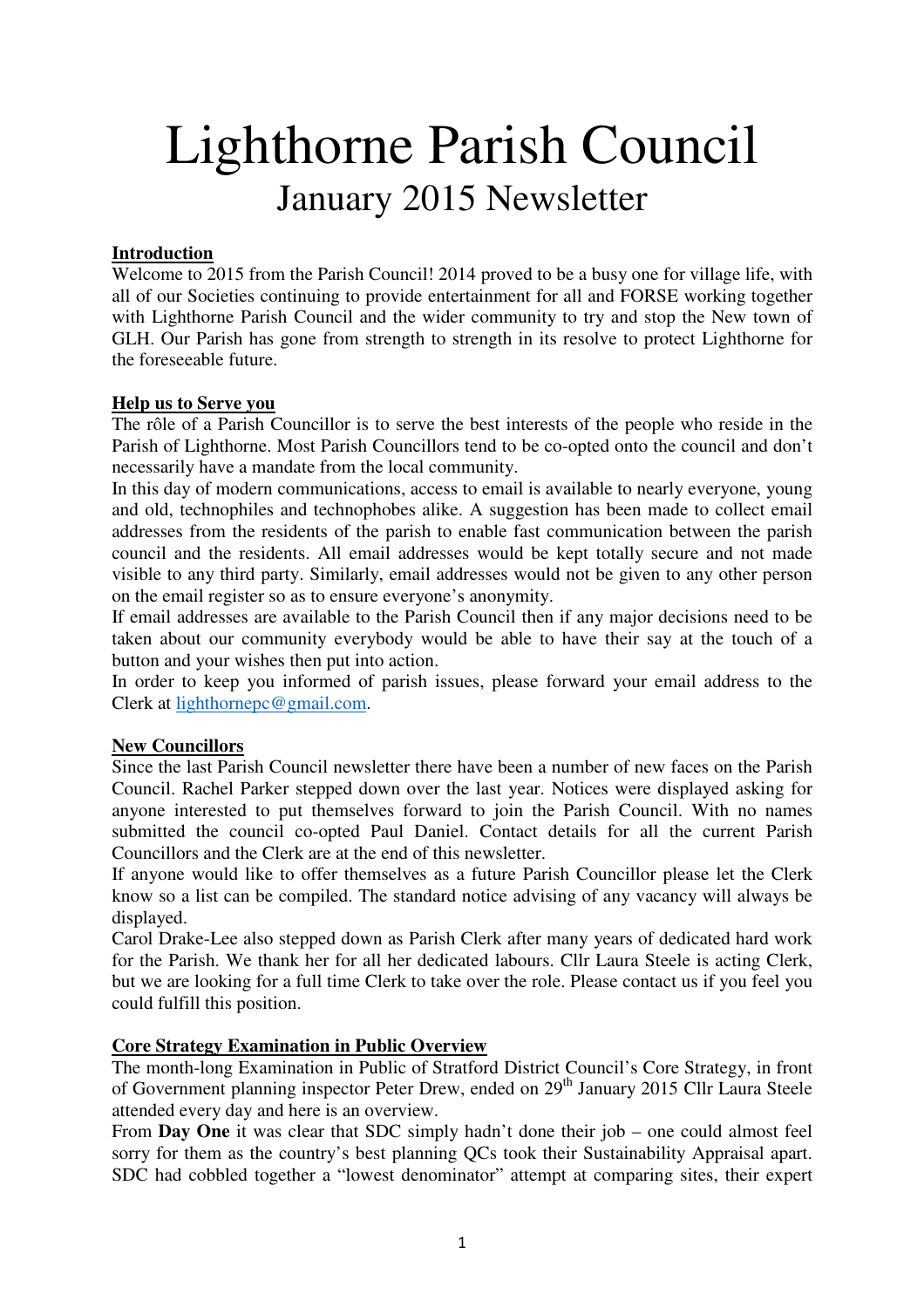apparently pleased with himself for binning Long Marston Airfield's detailed evidence on the grounds that the other sites he had skimmed over would be disadvantaged.

Inevitably, they were told that they were wrong in law, they had applied the wrong tests and their appraisal wasn't worth the paper it was written on. Hours into the planned month-long Examination, and Mr Drew was offering SDC the opportunity to have it suspended whilst they went away and did a proper job. It became a constant January refrain with, each time, SDC opting to blunder on.

**Day Two** dealt with housing numbers, and once again SDC had got it completely wrong, as everyone round the table had the evidence to prove. Worse still it had not properly cooperated with its neighbours and they had not considered the region as a whole. Even they admitted their figures did not add up!

**Day Three**, on Economic Development and provision of employment land, did not go well either. SDC were subjected to a barrage of attacks not least on their lack of effective policy. Mr Drew once again invited them to consider cutting their losses but once more SDC opted to plough on. It was during this session FORSE (representing Lighthorne Parish Council) made strong representations that the JLR employment land should be cut loose from GLH, leaving the housing site to fight its own battles.

 SDC fared little better in Week Two. On **Day Four** - dealing with the "big picture" housing plan - heavy criticism was levelled for its championing of unsustainable sites to the detriment of more sustainable ones. SDC's figures, calculations and justifications were again taken apart. A strong case was put forward for more housing South-East of Stratford and for recognition that people actually want to live at Long Marston.

**Day Five**, dealing with Housing Supply, can be summed up thus - SDCs trajectory (forecast) cannot be relied upon, they have overestimated their figures and their major site (GLH) won't deliver! Mr Drew yet again told SDC this was their opportunity to go away and rethink.

 And so it went on – SDC did not fair well on **Day Six**, Green Belt Day. One chink of light the Inspector did say in relation to Main Rural Centres and Local Service Villages that the Council had had a "good day" - but he only ever said it the once. And on **Day Seven**, when in-depth discussions were had about Stratford's Area Strategy and Housing Allocations, those present were once again left with the feeling that SDCs work lacked thoroughness and detail.

**Day Eight** dealt with housing allocations and Area Strategies , bringing us to **Thursday January, 22, Day Nine and GLH** – and a series of surprises from CEG/Bird. In spite of rules and timetables regarding production and service of evidence, they covered the room with documents and letters no-one else had seen before. A fair playing field this was not - but not that it did them any good.

There was widespread criticism around the table that there was still no evidence to support the contention that GLH was a sound choice of site. When The 'Great Bund of Gaydon' was raised – a 9m high and 52m wide monstrosity designed to mitigate motorway noise – even Mr Drew was driven to ask them "have you really thought this one through?"

Respected Ecologist Tom Langton told them GLH was 'shouting out' its strong biodiversity values which SDC had ignored and the bund would destroy any semblance of wildlife. The Grade One Heritage Asset of Chesterton Windmill raised much debate and must be saved, we argued, being irreplaceable and no harm to it being acceptable. At the very least GLH should be remodelled to exclude development on any land visible from the Windmill or its immediate vicinity. This was a problem which money and "mitigation" could not fix, we said.

**Day Ten** brought us the clear picture that SDC was hell bent on stopping any development at Long Marston Airfield, and equally that this made no sense in planning terms as the area has been confirmed as sustainable by the Secretary of State. St Modwen argued that their Meon Vale development should be classed as a strategic location and there was no sensible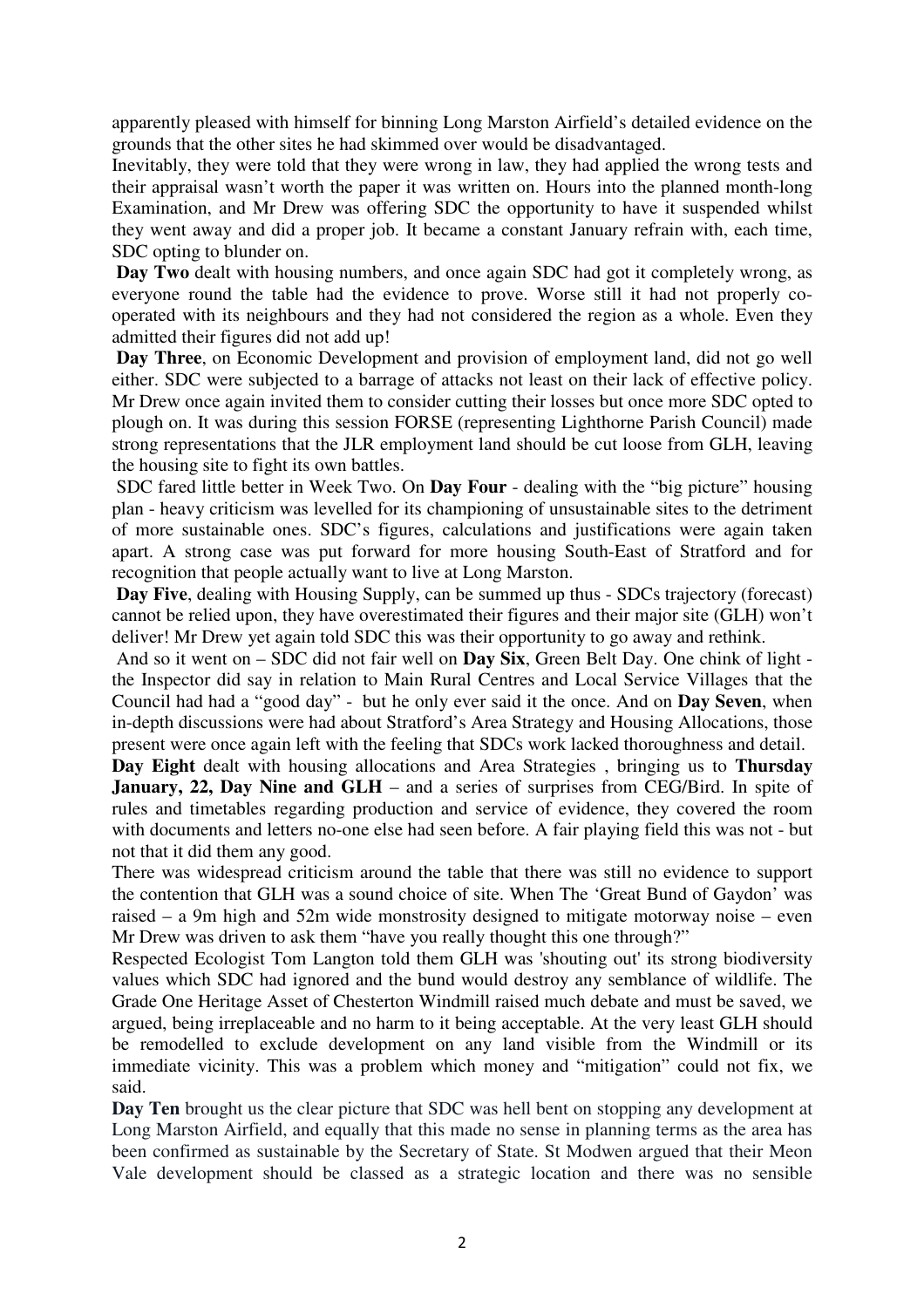argument against.

Week Four, **Day 11**, Transport, and there was positive support for a reinstated rail link from Honeybourne to Stratford - from everyone except Stratford's County collaborators, Warwickshire CC - and the inspector insisted the route be preserved. Long Marston Airfield re-stated that they have offered land for a station.

After **Day 12**, Leisure and Tourism, the final day, 13, dealt with policy, modifications and submissions. FORSE (on behalf of Lighthorne Parish Council), with great fairness from the Inspector, was allowed the floor in the morning session to answer points and shoot some of the developers' GLH Day rabbits.

Indeed, throughout the hearings, one impression stood out - the astonishing degree of competence demonstrated by Mr Drew who was not wrong-footed once and whose complete familiarity with the documents made him master of the brief. To say we were impressed is to understate.

Thanks to him, we leave this gruelling process with heads held high in the knowledge that we could not have done more. We have every faith that he will put together a balanced and impartial report and make the right decisions on the evidence before him.

What happens now? We have been told to expect an Interim Report from Mr Drew mid March dealing with the 'Big Issues' of Sustainability Appraisals, Objectively Assessed Housing Need, Duty to Cooperate and JLR/AML. We will then be expecting a full report mid May subject to any delays caused by new works required after the interim report.

## **Playground Update**

Following the results in the Parish Plan where 80% of those who responded felt the playground needed improving, the Parish Council has endorsed the plans put forward by a group of parents, 'Friends of Lighthorne Playground' (FLIP), to improve and update the playground facilities. There were concerns raised over the safety of the location of the current entrance to the playground and as a result a new gate has been located, by the side of the Village Hall building, leading in from the path. The old gate remains as an additional entrance.

2014 has however remained largely quiet on the playground front, the majority of fundraising activity in the village being focused on fighting the proposed new Town. The group of parents fundraising to provide new equipment and update the playground were able to reach a new target and purchase and install a new "sea horse see saw", which has proved very popular amongst playground users. 'FLIP' will continue fundraising where possible and applying for any grants available to complete the upgrade of all out of date equipment.

#### **Lighthorne Neighbourhood Watch Scheme**

A Neighbourhood Watch scheme has been started in Lighthorne and it is registered with the Neighbourhood and Home Watch Network and with the police. The scheme is a civilian administered scheme and membership is free of charge. The village co-ordinator is Colin Such. To become a member it is necessary to register and this can only be done online via the website www.ourwatch.org.uk. Simply enter your postcode and follow the instructions. Once you are registered, the co-ordinator will notify you by email of any Lighthorne crime and anti-social behaviour reports, received from the police or from local residents. Members can also opt to receive national and regional news/reports from Ourwatch. You will also be able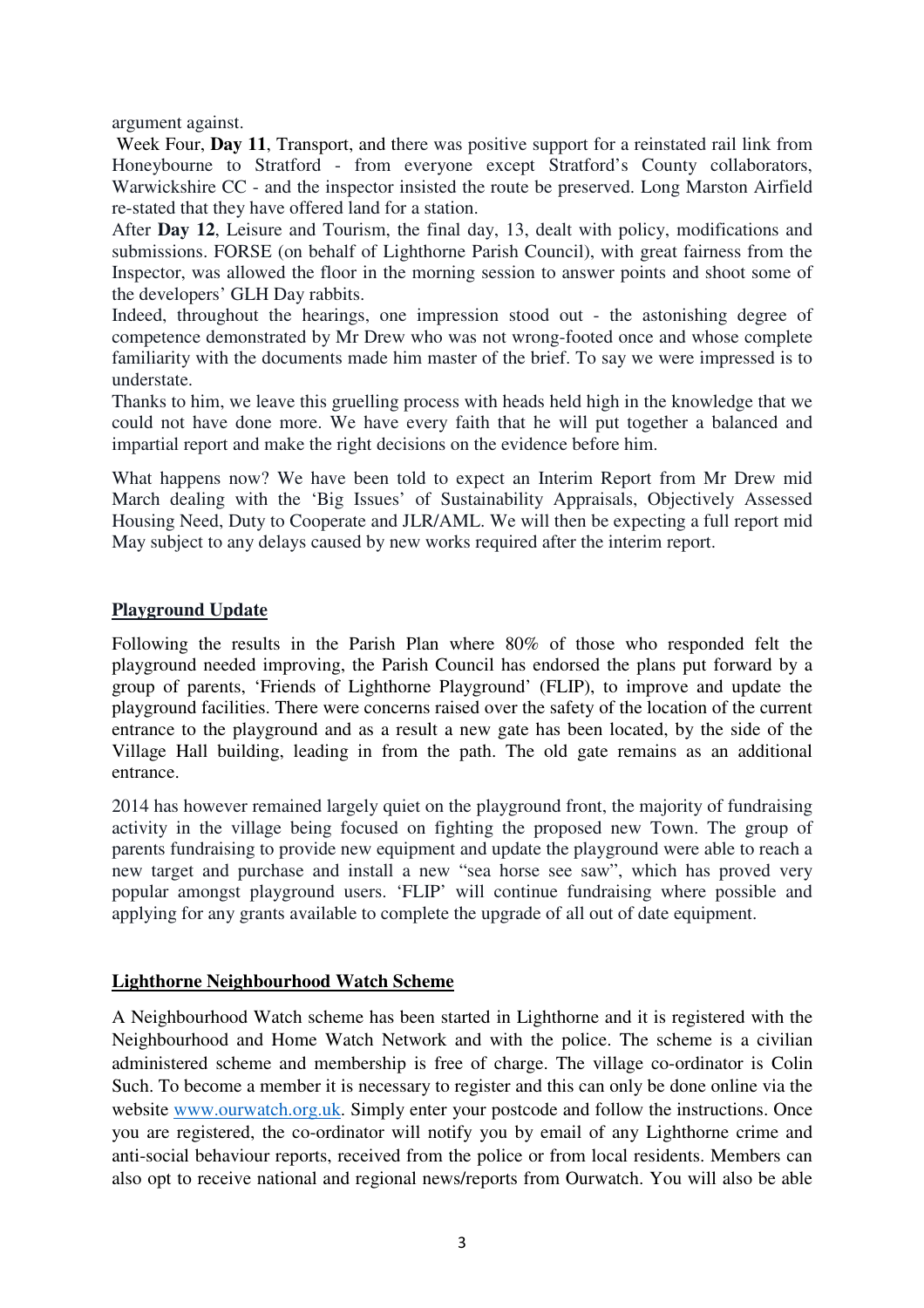to report incidents to the co-ordinator, though urgent matters should be reported directly to the police. Since the scheme is an online scheme only, members are asked to pass on details of crime concerns to neighbours who do not have access to a computer. The co-ordinator has a number of brochures about advice on making your home safe and a supply of Neighbourhood Watch stickers for doors/windows and can be contacted on 01926 651411.

## **Parking**

Parking in the village continues to be a problem. Guidelines were produced in conjunction with the police to try and provide residents with a guide to responsible parking. There were delivered to every household in the village. Could we politely ask that everyone tries to adhere to these guidelines? Anyone with a driveway should always try and park their vehicles and, if possible, visitors' vehicles on the driveway. With the increased number of vehicles travelling through the village it is more important than ever to try and avoid a potential accident caused by irresponsible parking. Further copies of the guidelines are available from the Clerk.

## **Speed of Traffic**

With the increased volume of traffic travelling through the village there is more concern over the speed at which it is travelling. The Parish Council is in regular contact with Jaguar Land Rover (JLR) to try and address the issue. If anyone spots a vehicle travelling at excessive speed and is able to get the registration number, please let the Parish Council know. In many cases the vehicles are owned by JLR and they will speak directly with the driver and give them a warning. There are ongoing discussions with JLR and AML to try and find new solutions for dealing with their workforce traffic.

#### **Rural Crime Co-ordinator**

Lucy Lambert is the Rural Crime Co-ordinator for Stratford District Council. Working closely with Warwickshire Police and Neighbourhood Watch, the aim of the role is to raise awareness across Stratford District of crime prevention techniques. As part of this Lucy will highlight information from the Warwickshire Police website on how individuals can protect themselves to minimise the risk of becoming a victim of crime. Should you wish to contact Lucy please either call 01789260200 or email Lucy.Lambert@stratford-dc.gov.uk

#### **Oil/LPG Syndicate**

Sarah Brooke-Taylor from Warwickshire Rural Community Council (WRCC) came along to last year's Parish Council Meeting and made a presentation on the benefits of the Syndicate and how it works. The system is very straightforward and there is no minimum number of people that can join. Oil and LPG is purchased for many villages at the same time so real benefit can be had for even low users. The cost is only £20 a year to join and this is earned back quickly on the savings you will make. Members paid just 52.95 pence per litre for oil in January. Oil is delivered every month and the minimum order is 500 litres. LPG is available too, both in cylinders and in bulk, and also at a good saving.

For further details please contact Sarah on 01789 472611, email oil@wrccrural.org.uk or visit www.ruralwarwickshire.org.uk/oil.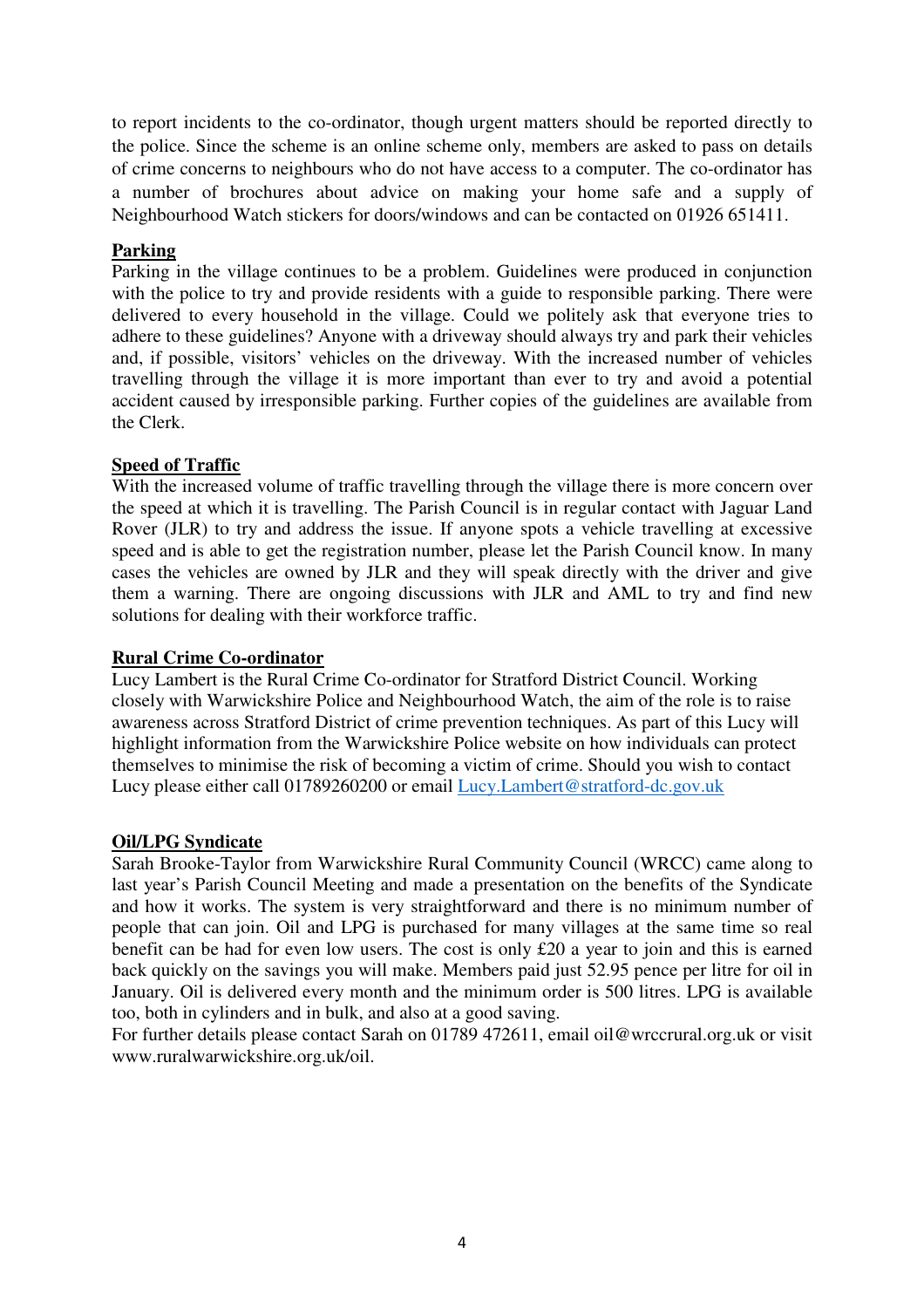**Flooding and Sandbags!** Luckily so far this Winter flooding hasn't been an issue – should anyone require any sandbags please contact Laura Steele as she has a further 150 supplied by WCC. The remaining stock are located at the Cricket Pavilion.

## **Dogs**

Walking a dog is the main opportunity for many people to enjoy being outdoors and to add to their health and well-being. On the other hand, many people, including many farmers and land managers, have concerns about dogs when they are not under proper control as this can cause serious problems, including worrying of and injury to livestock, disturbance of wildlife and alarming other people. Farmers also have concerns about dogs spreading diseases, particularly if dogs have not been regularly wormed.

Dog fæces can carry diseases that affect humans, as well as farm animals and wildlife. The highest risks are in fields of cattle, sheep and other animals, in fields where fruit and vegetables are growing, and in public open places where people can come into direct contact with dog faeces, such as sports pitches, playing fields, play areas, the roadside, along paths and tracks, and along riverbanks and lake shores.

If your dog defecates in these sorts of places, pick up and remove the fæces and take them away with you. Not doing so in any public open place is an offence, so take a poop-scoop with you every time you walk your dog. Also, do not allow your dog to stray away from your home as it may well then defecate in a public open space when not under your control.

The Parish Council has provided several bins specifically for dog mess but, if there is no bin where you are, take it home and dispose of it with the household rubbish.

Never allow your dog to stray from a public right of way and always keep it on a short lead (less than two metres) or under close control (responsive to your commands and kept close at heel) near animals.

Lisa Parks, the new dog warden for the area will come out and patrol upon request, please also note that there have been fines imposed by the new dog warden for fouling etc.

# **New Contract Brings Superfast Broadband to Additional Communities**

Over 17,000 additional homes and businesses across Warwickshire and Solihull will be able to get high-speed fibre broadband following the announcement of a new £10.73 million contract between CSW Broadband and BT. This part of the project (known as Contract 2, Part 1) will extend the CSW Broadband partnership roll-out which began connecting the first homes and businesses to faster fibre broadband in April 2014.

As with the announcement of Contract 1, there is a lot of work still to do before details can be given of when the rollout will actually occur in each area. At present there is an indicative schedule of rollout commencing during the summer of 2016 and continuing until summer 2019. However, as with the current programme, the CSW Broadband team are working to accelerate this and over the next few months will be working closely with BT to ensure that they gain maximum efficiencies from the programming. This approach has borne fruit with Contract 1 where the project is just 9 months into the rollout but is currently over 3 months ahead of schedule on the planned programme.

The potential coverage for Contract 2, Part 1 has been mapped. This is a single block colour only at present and, as with Contract 1, the colours will be introduced as the detail is known. There is a lot of surveying and other work to do before we get to the stage of being able to break things down into Phases though.